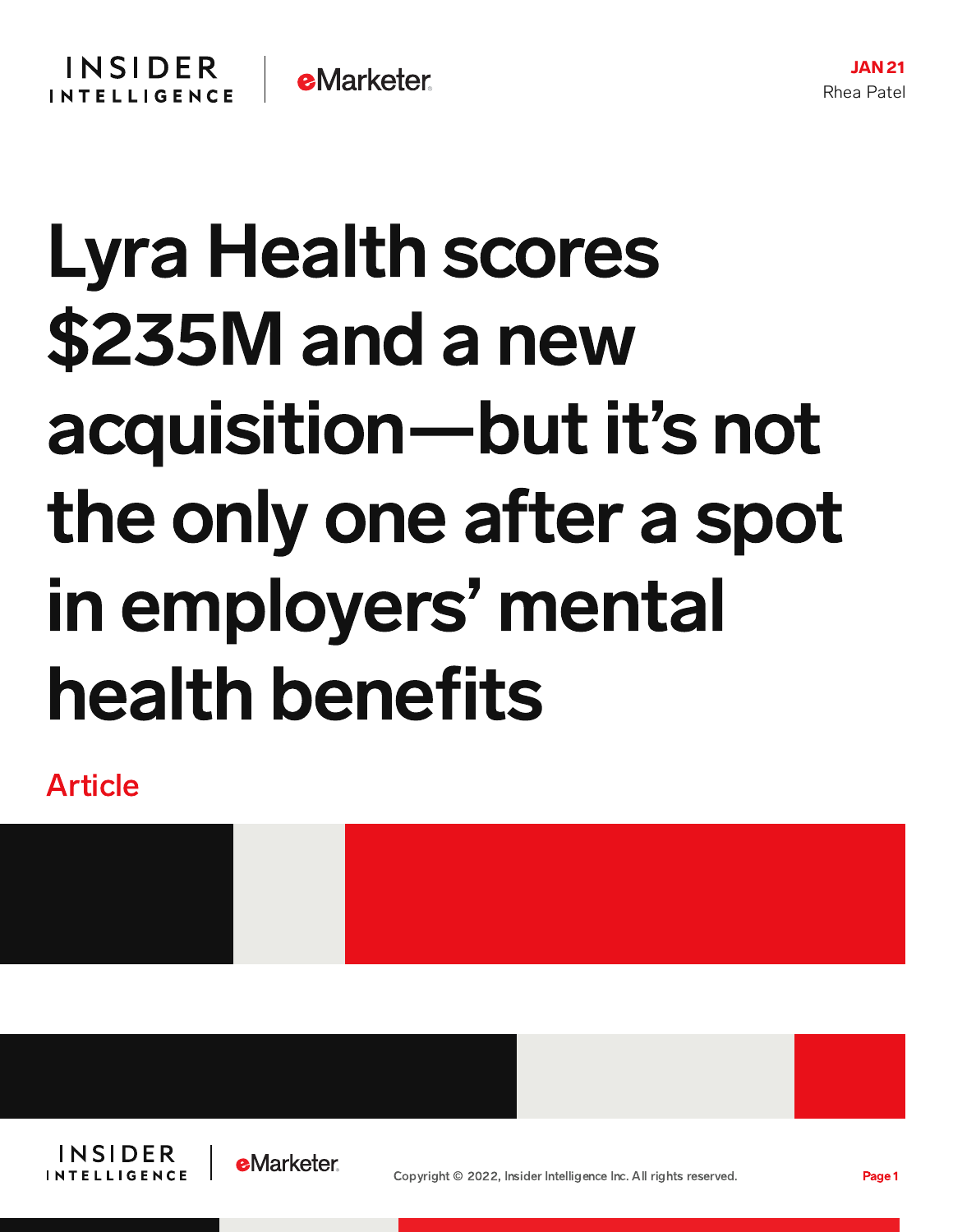The news: Digital mental health company Lyra Health raised \$235 million in Series F funding, vaulting its valuation to \$5.585 billion. It plans to use the funds to fuel its global expansion efforts.

On the same day, Lyra announced its acquisition of ICAS World, an international provider of employee assistance programs. ICAS' global network includes over 1,500 companies and 6.3 million users across more than 155 countries, which should give Lyra smooth inroads into global markets.

More on Lyra Health: Lyra Health partners with employers to give employees and their dependents access to personalized mental health services.

- Lyra's platform screens users online and matches them with personalized mental health solutions, like a therapist who matches their specific needs, self-care resources, or digital mental health tools.
- Its client roster already includes large companies like Uber, eBay, and Zoom.

Why it**'**s worth watching: The pandemic exacerbated mental health challenges in the workplace, inciting a greater need for personalized mental health benefits like Lyra's.

- 76% of employees reported at least one symptom of a mental health condition in 2021—up from 59% in 2019, [per](https://www.mindsharepartners.org/mentalhealthatworkreport-2021) Mind Share Partners' 2021 Mental Health at Work report.
- This is negatively affecting productivity levels for employers: On average, employees missed 8 days due to mental health.

Employers are responding by investing more in mental health resources:

**e**Marketer

INSIDER

**INTELLIGENCE** 

- 31% of employers with 50 or more employees expanded the means through which their employees could get mental health services (like through telemedicine), [per](https://www.kff.org/report-section/ehbs-2021-section-1-cost-of-health-insurance/) KFF's November 2021 Employer Health Benefits survey.
- For 2022, mental health benefits are expected to attract the most investment dollars from employers, [according](https://www.wellablelabs.com/research/employee-wellness-industry-trends-reports/2022) to Wellable Lab's 2022 Employee Wellness Industry Trends report.